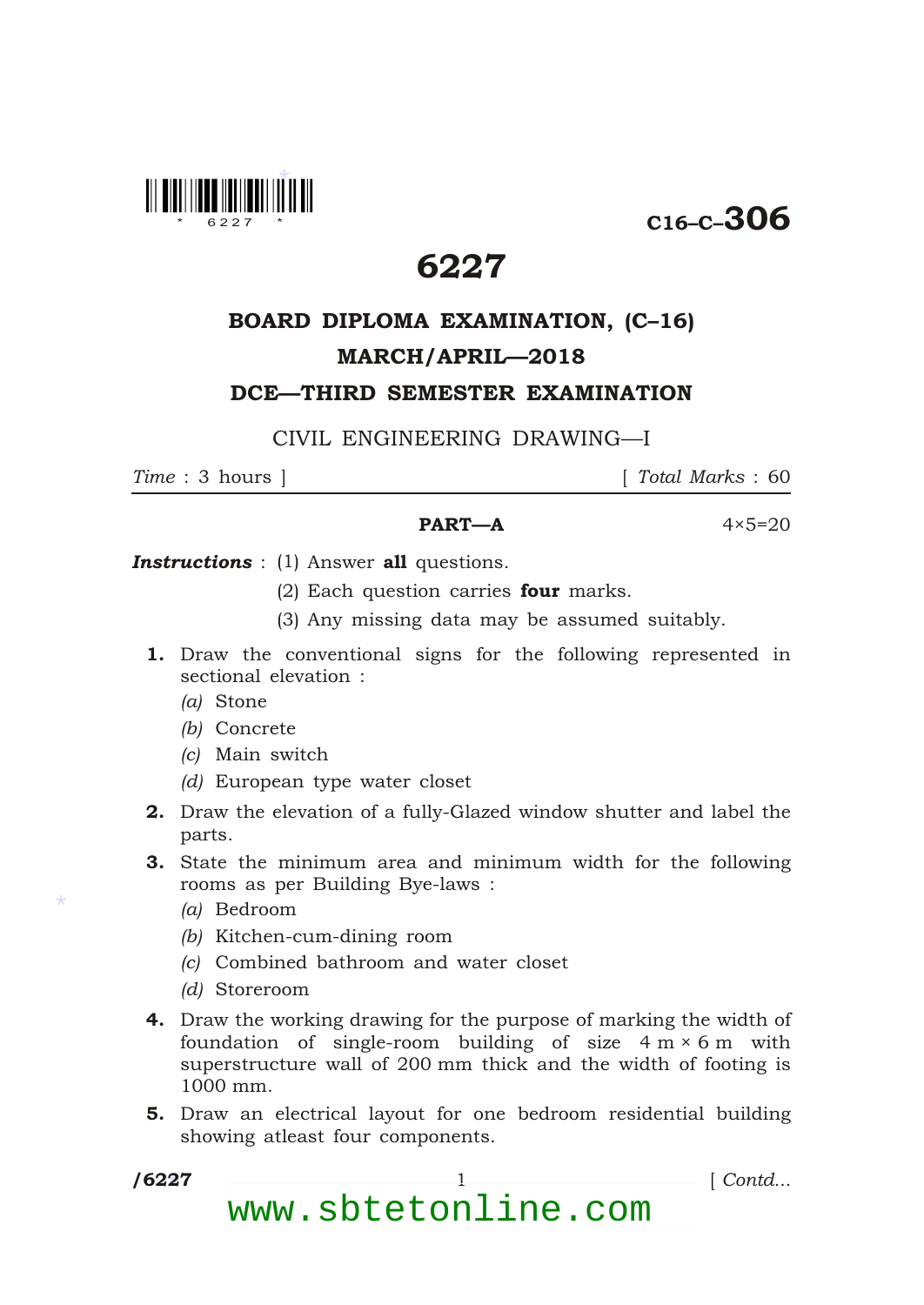\*

(2) Any missing data may be assumed suitably.

- 6. The line diagram of a residential building is shown in the figure below. From the given specification, draw the following views to a scale of 1:50 : 25
	- *(a)* Fully dimensional detailed plan 15
	- *(b)* Section along A-A 10



#### *Specifications* :

- *(i)* All the dimensions shown in the line diagram are in mm.
- *(ii)* Foundations : All the main walls are taken to a depth of 1000 mm below the ground level and rest on CC bed (1:4:8) of 800 mm wide and 300 mm deep. The remaining portion consists of two footings of 500 mm and 400 mm wide and of 400 mm and 300 mm deep. The footings are of brick masonry in CM (1:4).

/6227

\*

/6227 2 [ *Contd...*

www.sbtetonline.com